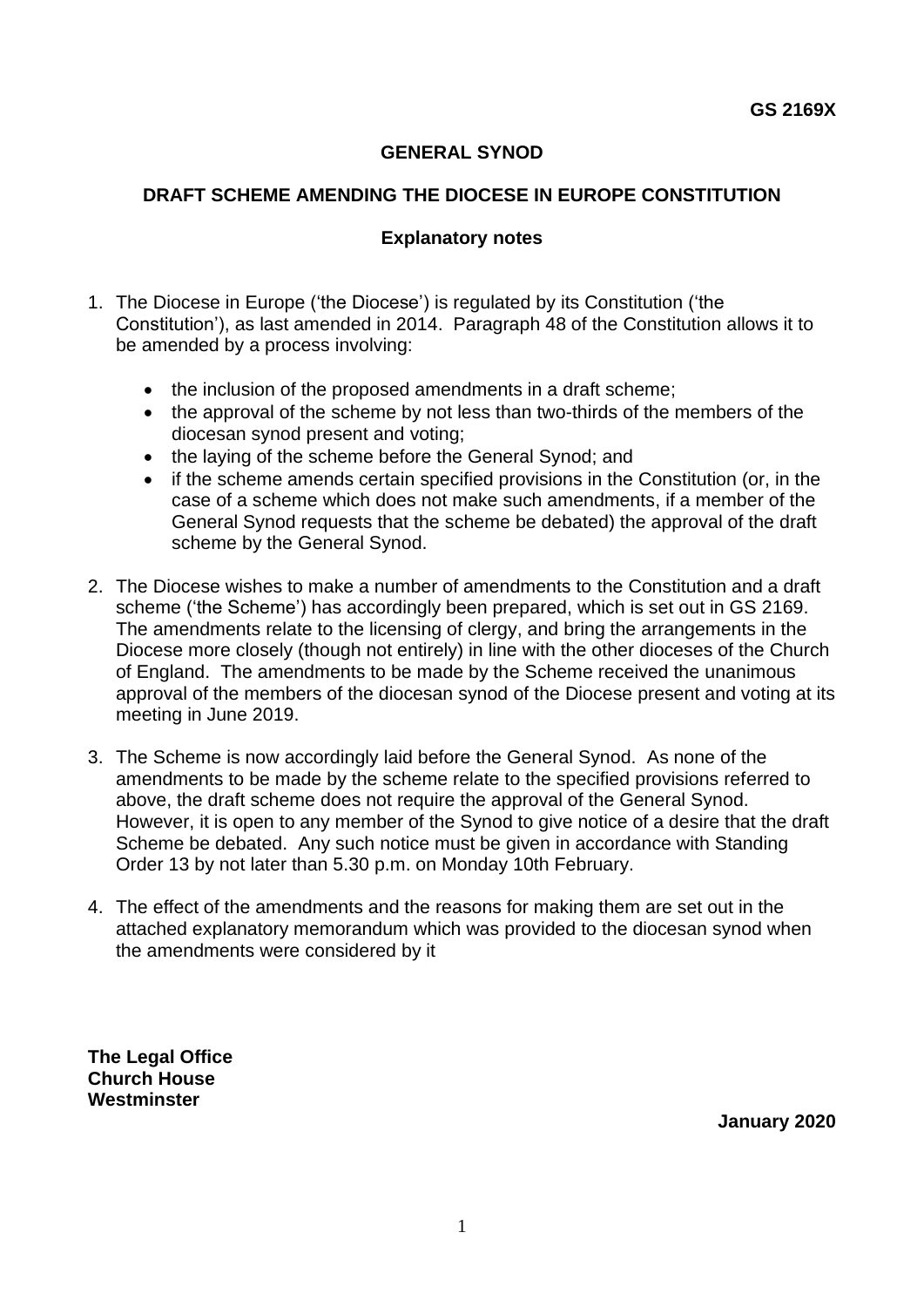### **D I O C E S E I N E U R O P E**

### **DIOCESAN SYNOD**

#### **DRAFT ARCHBISHOP'S INSTRUMENT**

### **DRAFT SCHEME AMENDING THE DIOCESE IN EUROPE CONSTITUTION 1995**

### *EXPLANATORY MEMORANDUM*

#### **Summary**

- 1. The proposed Archbishop's Instrument and the draft Scheme together make provision for a clearer legal basis for the grant and termination by the Bishop of clergy licences in the Diocese. In particular, the draft Scheme specifies
	- a. the limited range of circumstances in which a licence may be terminated;
	- b. the limited range of circumstances in which a licence may be granted for a fixed or limited term; and
	- c. a clear and formal basis for the grant of a licence to clergy over the age of 70.
- 2. The present proposals before the Synod are also intended to bring the arrangements for the licensing of clergy in the Diocese more closely into line with those in the rest of the Church of England, and so contribute to the continuing efforts of the Diocese to ensure that it operates, wherever practicable, on substantially the same basis as other dioceses.

#### **Legal context**

- 3. The licensing of clergy in the Diocese is undertaken pursuant to
	- a. the general application of the Canons and other ecclesiastical law of the Church of England, subject to modifications and exceptions provided for in the Constitution of the Diocese in Europe ("the Constitution"), as set out at paragraph 22(a) of the Constitution; and
	- b. the specific provision contained in paragraph 17 of the Constitution. This provides for the Bishop to grant his licence to a priest or deacon in accordance with Canon C12.
- 4. The most significant development in recent years relating to the holding of an ecclesiastical office in the Church of England was the introduction of Common Tenure. This is the name given to the terms of service under which ecclesiastical office holders to whom the relevant legislation applies hold office. It was introduced by the Ecclesiastical Offices (Terms of Service) Measure 2009, with detailed provisions contained in the Ecclesiastical Offices (Terms of Service) Regulations 2009. The latter has been amended by five sets of Amendment Regulations.
- 5. After consideration by the Bishop's Senior Staff, it was proposed that the Ecclesiastical Offices (Terms of Service) Measure 2009 should not apply in the Diocese. This was essentially because it would have afforded clergy of the Diocese a series of rights, and imposed obligations, akin to the general employment regime in the United Kingdom, when almost all clergy of the Diocese will be subject to the employment regime of the legal jurisdiction in which they live and exercise their ministry. The Constitution provides that the ecclesiastical law of the Church of England applies in the Diocese only "so far as the local law of any state or country shall permit" (paragraph 22(a)). Two different and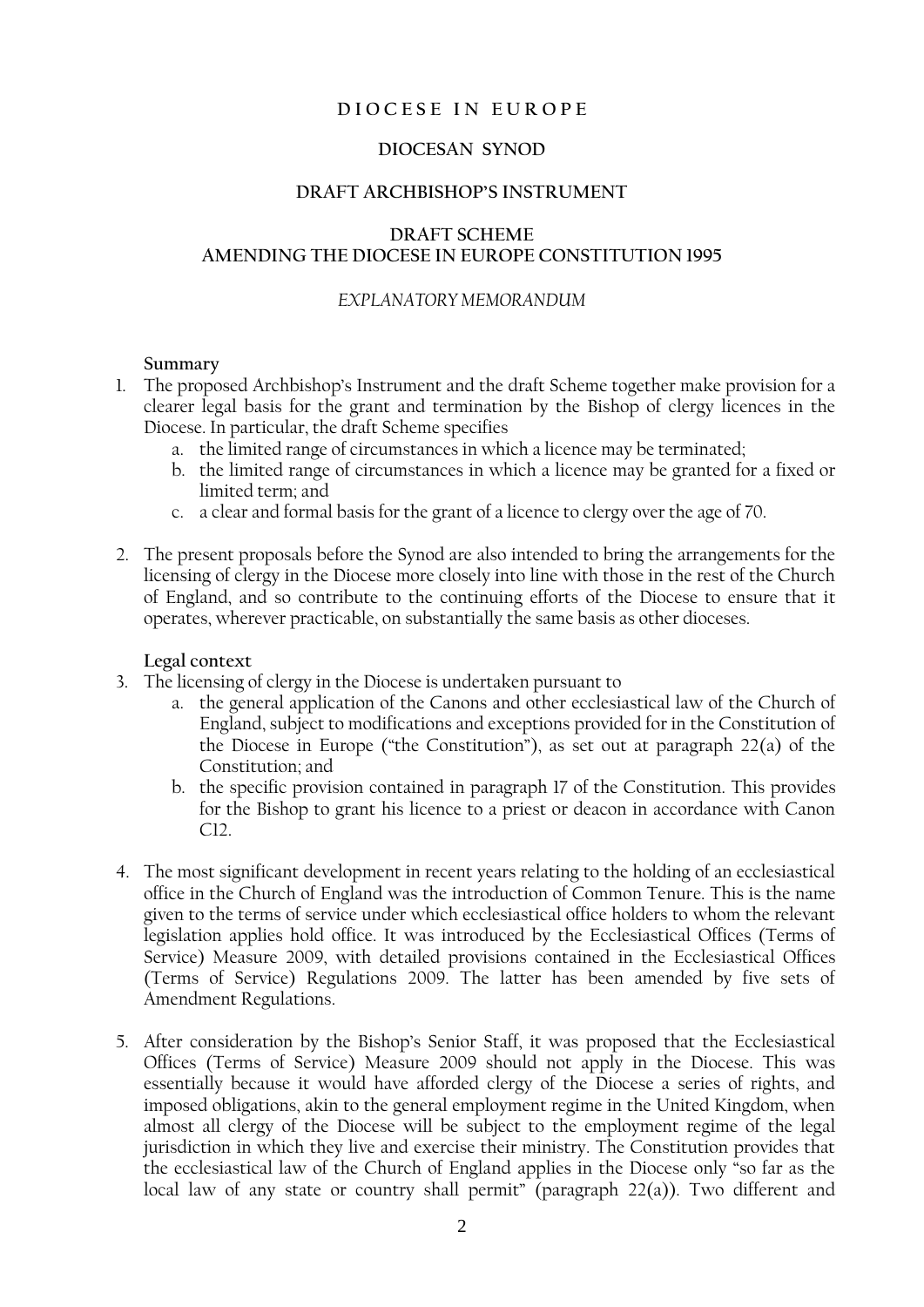potentially conflicting legal regimes would have been likely to have caused considerable confusion, and given that the Diocese operates in over 50 different legal jurisdictions, a lack of clarity and certainty would have been inevitable. Furthermore, the principle of all clergy holding office on the basis of substantially the same terms – *Common* Tenure – was, and remains, something of a 'mission impossible' in the legal context in which the Diocese is set. Additionally, the Terms of Service legislation deals with a range of matters that it would not be practical to translate into the Diocese in Europe context, for example the provisions relating to the provision of housing.

- 6. As a result, and following consideration by the Diocese in Europe Diocesan Synod in 2010, the Archbishop of Canterbury deemed it appropriate to except the Ecclesiastical Offices (Terms of Service) Measure 2009 from application in the Diocese. The relevant provision is contained in the Instrument under the hand and seal of the Archbishop of Canterbury dated 31st January 2011.
- 7. In consequence of the Ecclesiastical Offices (Terms of Service) Measure and Regulations becoming law, an amendment was made to Canon C12. Amending Canon No.29 repealed paragraphs 5 and 6 of Canon C12. Those paragraphs dealt with the termination of a licence granted by the bishop to a minister to serve within the diocese. The intention was that the termination of a licence should thereafter be regulated, not by Canon C12, but by section 3 of the Ecclesiastical Offices (Terms of Service) Measure. This is now the position in the other dioceses of the Church of England (including the Diocese of Sodor and Man). However, as the Measure does not apply in the Diocese in Europe, the relevant provisions have no force in the Diocese.

## **Archbishop's Instrument**

8. The Archbishop's Instrument provides that paragraph 3 of Amending Canon No.29 shall not apply in the Diocese so that paragraphs 5 and 6 of Canon C12, which were thereby repealed, shall continue to have full force and effect in relation to the grant and revocation by the Bishop of a licence to any ordained minister in the Diocese. It thus restores to the Bishop a power to terminate a licence, and provides proper Canonical authority for such action in the Diocese where other diocesan bishops are able to rely on statute law in theirs.

### **Draft Scheme**

- 9. The draft Scheme reflects a range of provisions contained in the Ecclesiastical Offices (Terms of Service) Measure and the Ecclesiastical Offices (Terms of Service) Regulations (as variously amended) relating specifically to the grant and revocation of clergy licences. Where the Archbishop's Instrument restores a power of revocation to the Bishop, the Scheme contains that power by restricting it to use only in limited circumstances.
- 10. New **Paragraph 17A** describes the circumstances in which the licence of a deacon or priest in the Diocese may be brought to an end. These are limited and may be summarised as follows:
	- a. on the resignation, retirement or death of the person holding the licence;
	- b. on reaching the age of 70 (which brings the Diocese into line with the rest of the Church of England), though with the possibility for the grant of a further licence or licences to serve beyond that age [see new Paragraph 17C];
	- c. where the office holder is removed from office following disciplinary proceedings or under the capability procedure;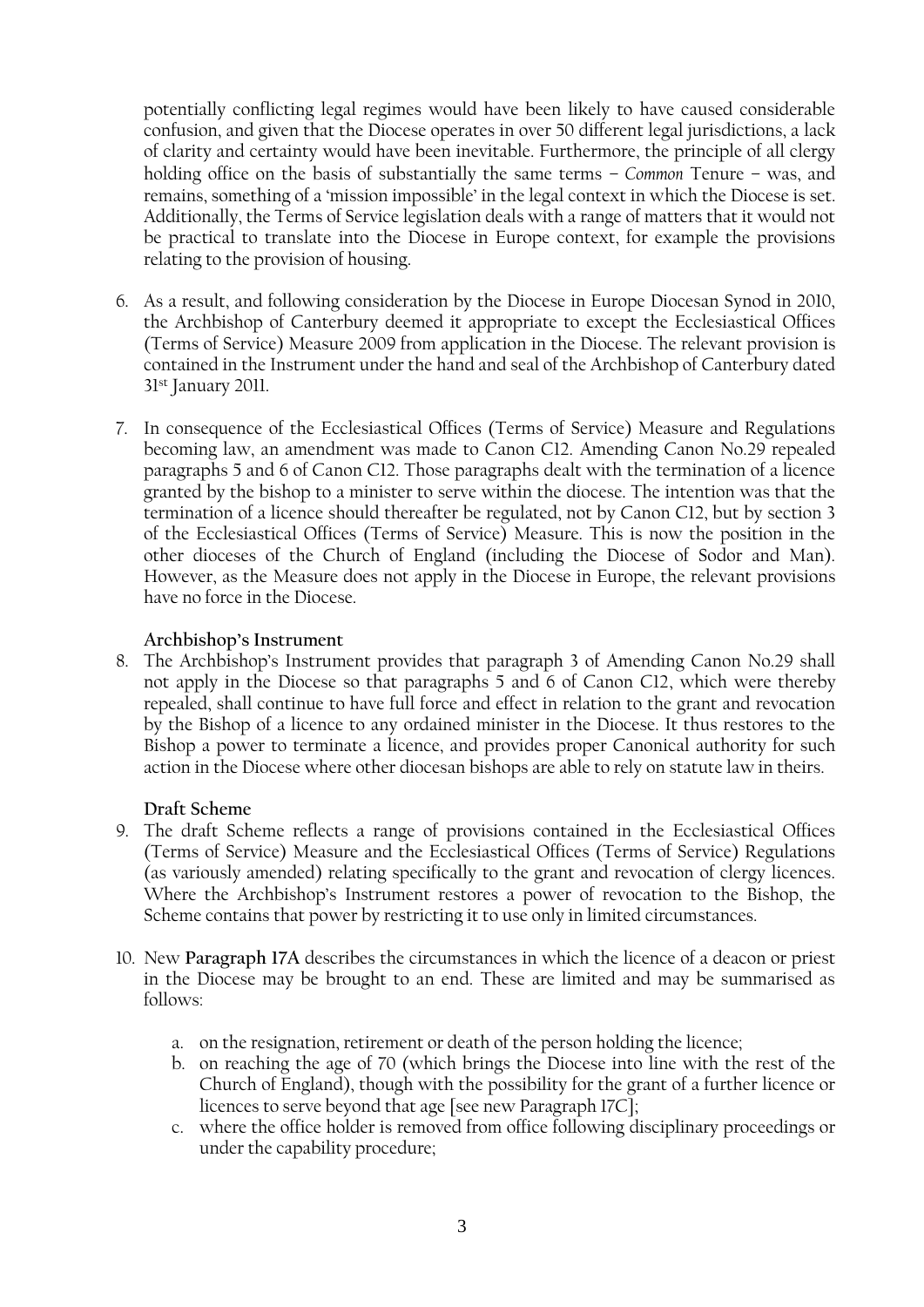- d. where the appointment falls within one of the restricted categories of fixed-term or limited-term appointments set out in new paragraph 17B, and the term expires or otherwise determines; and
- e. where a licence is held in connection with a contract of employment (for example, as a diocesan office holder or bishop's chaplain) and that contract comes to an end.
- 11. New **Paragraph 17B** deals with the circumstances in which an office holder may be given a fixed or limited term licence. Only if the relevant circumstances apply may a licence be granted for a fixed or limited term. They may be summarised as follows:
	- a. the post is created to cover another office holder's authorised absence from work, for example on maternity or long-term sick leave;
	- b. the post is designated as a training post where the office holder is required to undertake initial ministerial education - that is, typically, a title post [Para 17B(3)];
	- c. the appointment is designated as a post subject to sponsorship funding, that is, it is dependant wholly or partly on external funds, as described in paragraph 17B(4);
	- d. the role is designated as a probationary post, which is an appointment intended to facilitate the office holder's return to ministry where that person has not held ecclesiastical office for a year or more, or where he or she has been subject to the capability procedure or disciplinary proceedings [Para 17B(5)-(7)];
	- e. the licence is to be held in conjunction with another licence or role;
	- f. the office holder does not have the right of abode or unlimited leave to remain in the state(s) to which the appointment relates;
	- g. the office holder requires the written permission of the Archbishop of Canterbury pursuant to the Overseas and Other Clergy (Ministry and Ordination) Measure 1967 in order to be able to officiate as a priest or deacon;
	- h. the post is designated as an interim post [Para 17B(8)];
	- i. the Bishop considers the grant of a fixed or otherwise limited term licence to be necessary in order to avoid significant prejudice to the interests of the office holder or of the Diocese. The Bishop may only proceed on this basis if he is acting with the consent of the Bishop's Council.
- 12. Para 17B(1)(i) does not reflect a parallel provision in the Common Tenure regime: it is uniquely for use in the Diocese in Europe. The need for such a provision has arisen out of the particular situation which currently exists in respect of the membership of clergy of the Diocese in Europe of the Church of England clergy pension scheme. It is beyond the scope of this memorandum to set out the pension position in detail, but in order to ensure that clergy of the Diocese may normally continue to be, or may join, the Church of England clergy pension scheme, it has been necessary for the past decade or so to limit the term of clergy licences to 5 years. Such licences have normally been renewable.
- 13. The Diocese continues to engage constructively with the Church of England Pensions Board in the hope of finding a means of overcoming the need to limit the term of licences in the Diocese in this way. However, under current pensions legislation and the associated regulatory regime, the serious risk (indeed, likelihood) of not limiting the term of licences would be that clergy would automatically cease to be members of the Church of England pensions scheme. The special provision at Para  $17B(1)(i)$  is intended, therefore, to provide a proper legal basis on which licences may be limited in such circumstances. It is the Bishop's intention to bring a paper to the Bishop's Council in October setting out the position and current approach, which has been in place for around 10 years, so that the Bishop's Council has an opportunity to give its consent prior to the Constitutional amendments coming into force.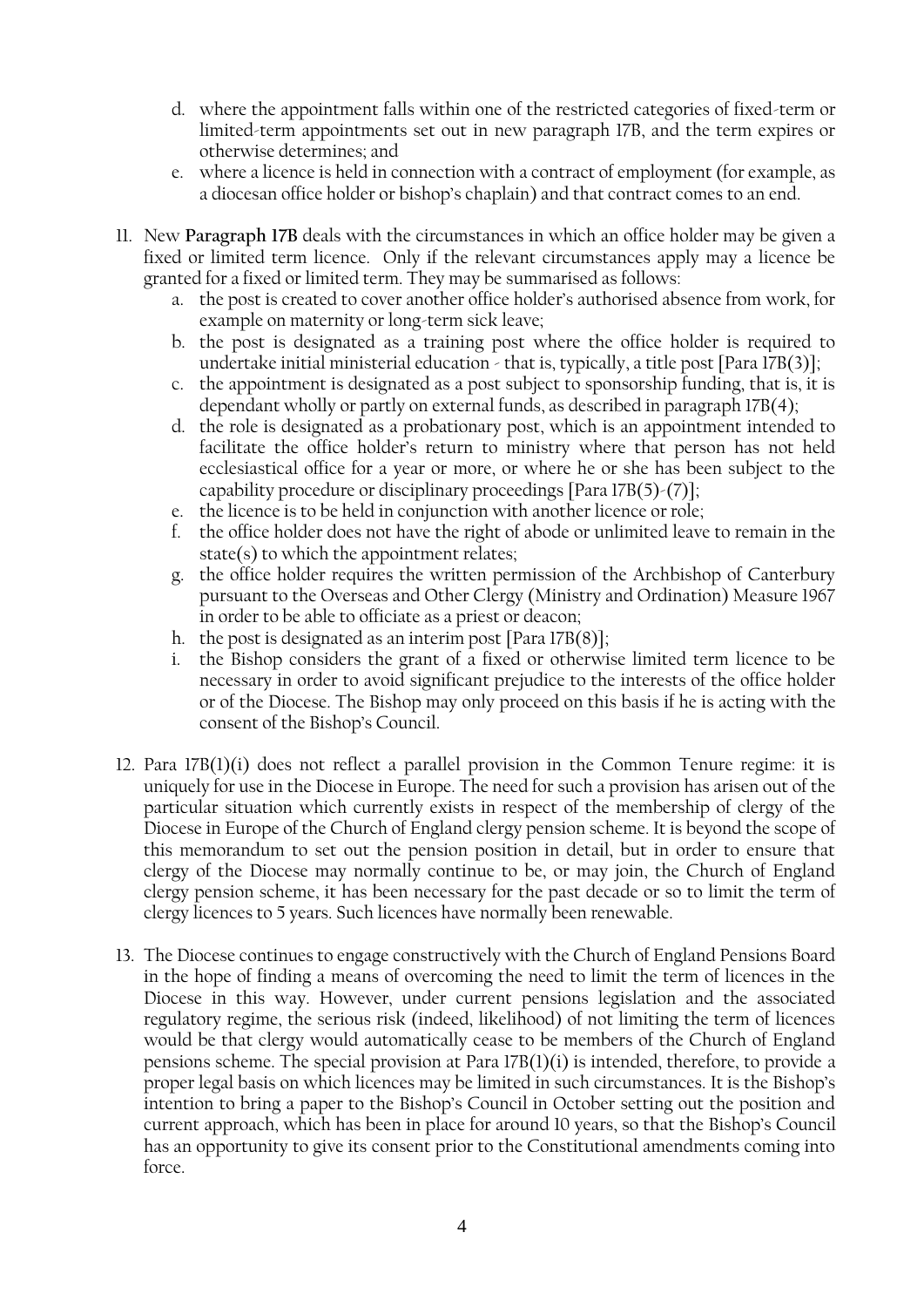- 14. Where a fixed or limited term appointment is made in the circumstances described above, it comes to an end on the expiry of the fixed term (subject to any extension of that term) or the occurrence of the limiting event.
- 15. Paragraph 17B(2) makes provision for all clergy who are to hold a fixed-term or otherwise limited licence to be provided, prior to the grant of the licence, with a written statement of particulars including certain specified information.
- 16. New **Paragraph 17C** sets out the basis on which an office holder in the Diocese may be appointed, or may continue to hold office, beyond the age of 70. The new paragraph reflects the same approach as the Ecclesiastical Offices (Terms of Service) (Amendment) Regulations 2017.
- 17. The present position in the Diocese is that, unlike the rest of the Church of England, there is no specified retirement age for licensed clergy other than dignitaries. Thus, a bishop, dean, archdeacon and residentiary canon cease to hold office in the Diocese on their 70<sup>th</sup> birthday, subject to the possibility of a limited extension, by virtue of the provisions of the Ecclesiastical Offices (Age Limit) Measure 1975. However, almost all other clergy of the Diocese currently have no set retirement age as they do not fall within the scope of the 1975 Measure, and do not hold their licences under Common Tenure.
- 18. The new provisions introduce a common retirement age of 70 for all licensed clergy in the Diocese, irrespective of role or office held. However, new paragraph 17C also makes comprehensive provision for the possibility of clergy holding office beyond the age of 70.
- 19. A person holding office in the Diocese as a dignitary (for these purposes, bishop, dean, chancellor of a pro-cathedral or archdeacon) may be continued in office for one or more fixed terms up to a maximum age of 75 (i.e. the day of the person's 75th birthday). In accordance with the Common Tenure arrangements in place in the rest of the Church of England, there is no provision for a person who has already attained the age of 70 to take up a new appointment to any of these offices or roles.
- 20. Paragraph 17C also provides for a person to be licensed to an office or role, other than as a dignitary, or for that person's licence to be extended, after he or she has attained the age of 70. Such a licence must be for a fixed term, subject to the possibility of extension for one or more further fixed terms. Again, in accordance with the Common Tenure arrangements in place in the rest of the Church of England, there is no upper age limit prescribed for the new grant or continuation of a licence which does not relate to a role as a dignitary.
- 21. Where the Bishop is satisfied that a person may be appointed or continue to hold office beyond the age of 70, he will issue a formal Direction which authorises the grant of a new licence, or extension of an existing licence. Any such direction must be made in accordance with the provisions of paragraph 17C.
- 22. A Direction may not be made in respect of a person over the age of 70 unless the Bishop (or the Archbishop of Canterbury, as the case may be) considers that the person concerned will be capable of performing their duties throughout the period for which the person is to hold office.
- 23. Furthermore, the Bishop may not make a Direction under sub-paragraph (5) unless he considers it to be desirable in view of the pastoral needs of the chaplaincy or congregation